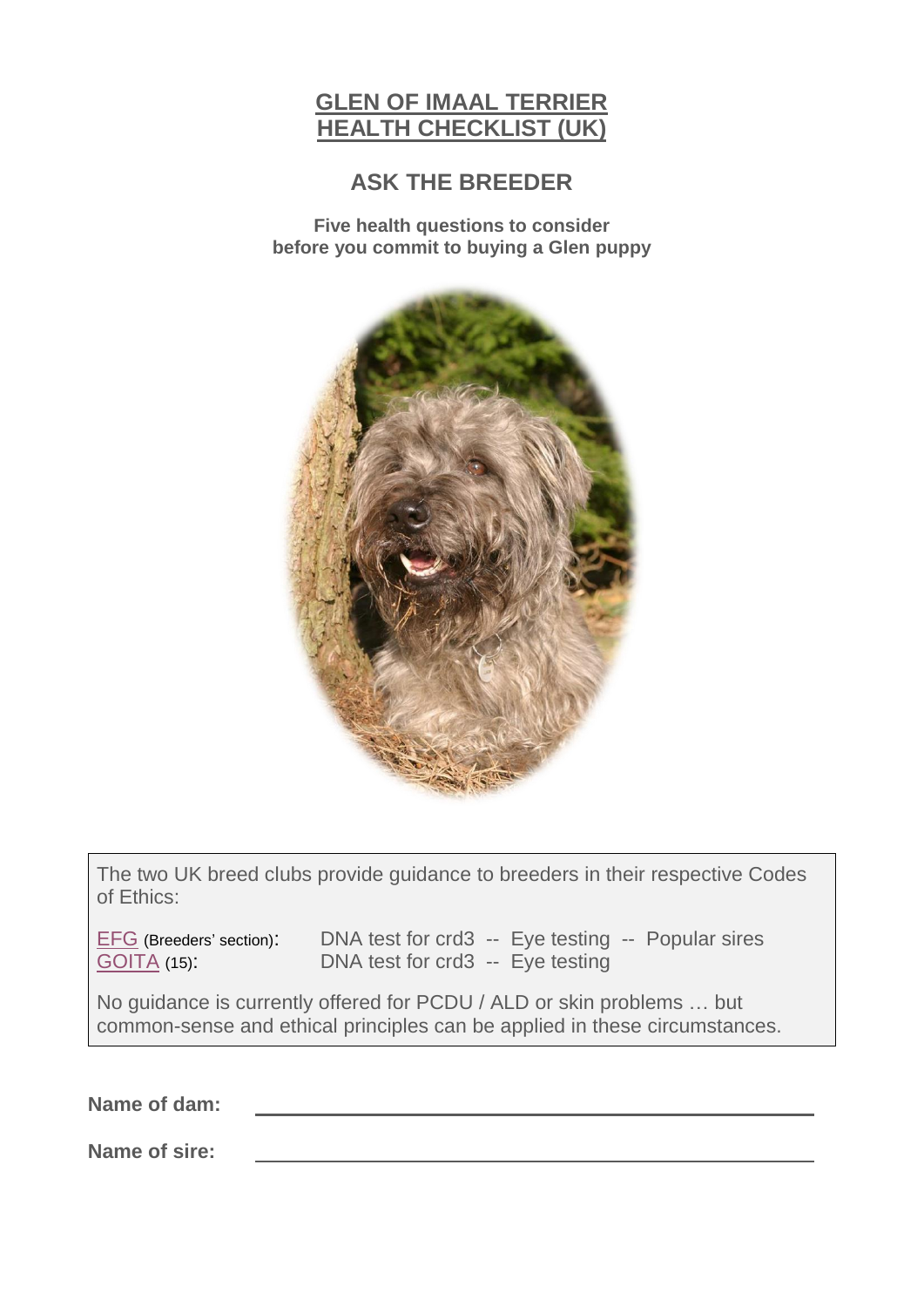### **Q1. Progressive retinal atrophy (PRA) cone-rod dystrophy 3 (crd3)**

PRA is a heritable condition that causes gradual loss of sight in dogs; and crd3 is the Glen variant of PRA. A DNA test for crd3 has been available to breeders since 2010.

### **Ask the breeder:**

### **What is the crd3 status of the dam & sire?**

| Dam         | $\Box$ Hereditary Clear (HC)<br>$\Box$ DNA Carrier | □ DNA Clear<br>$\Box$ DNA Affected | $\Box$ Not known |
|-------------|----------------------------------------------------|------------------------------------|------------------|
| <b>Sire</b> | $\Box$ Hereditary Clear (HC)<br>$\Box$ DNA Carrier | □ DNA Clear<br>$\Box$ DNA Affected | $\Box$ Not known |

*Responsible breeders will ensure that the crd3 status of both the dam & sire is known, and that at least one parent is either Hereditary Clear (HC) or DNA tested Clear for crd3 to avoid the risk of any puppies developing crd3.*

### **Q 2. Eye testing**

Although we have had a DNA test for PRA crd3 since 2010, the UK breed clubs are in agreement that breeders should continue to regularly monitor their breeding stock for other hereditary ocular (eye) conditions.

### **Ask the breeder:**

**When were the dam & sire last eye tested?**

**Dam:** Date of last eye test Never been eye tested

Sire: Date of last eye test **D** Never been eye tested

*Responsible breeders will ensure that both the dam & sire have an up-to-date eye test at the time of mating i.e. within the twelve months prior to mating ... if you pick up your puppy when s/he is 8 weeks old, the eye test should have been done within the previous 16 months.*

**If applicable, what were the results of the latest eye tests for the dam & sire?**

| Dam:  | $\Box$ Unaffected | Affected for |  |
|-------|-------------------|--------------|--|
| Sire: | $\Box$ Unaffected | Affected for |  |

*Ideally, all the results should be "Unaffected". Please discuss with the breeder and your vet, the significance of any "Affected" results.*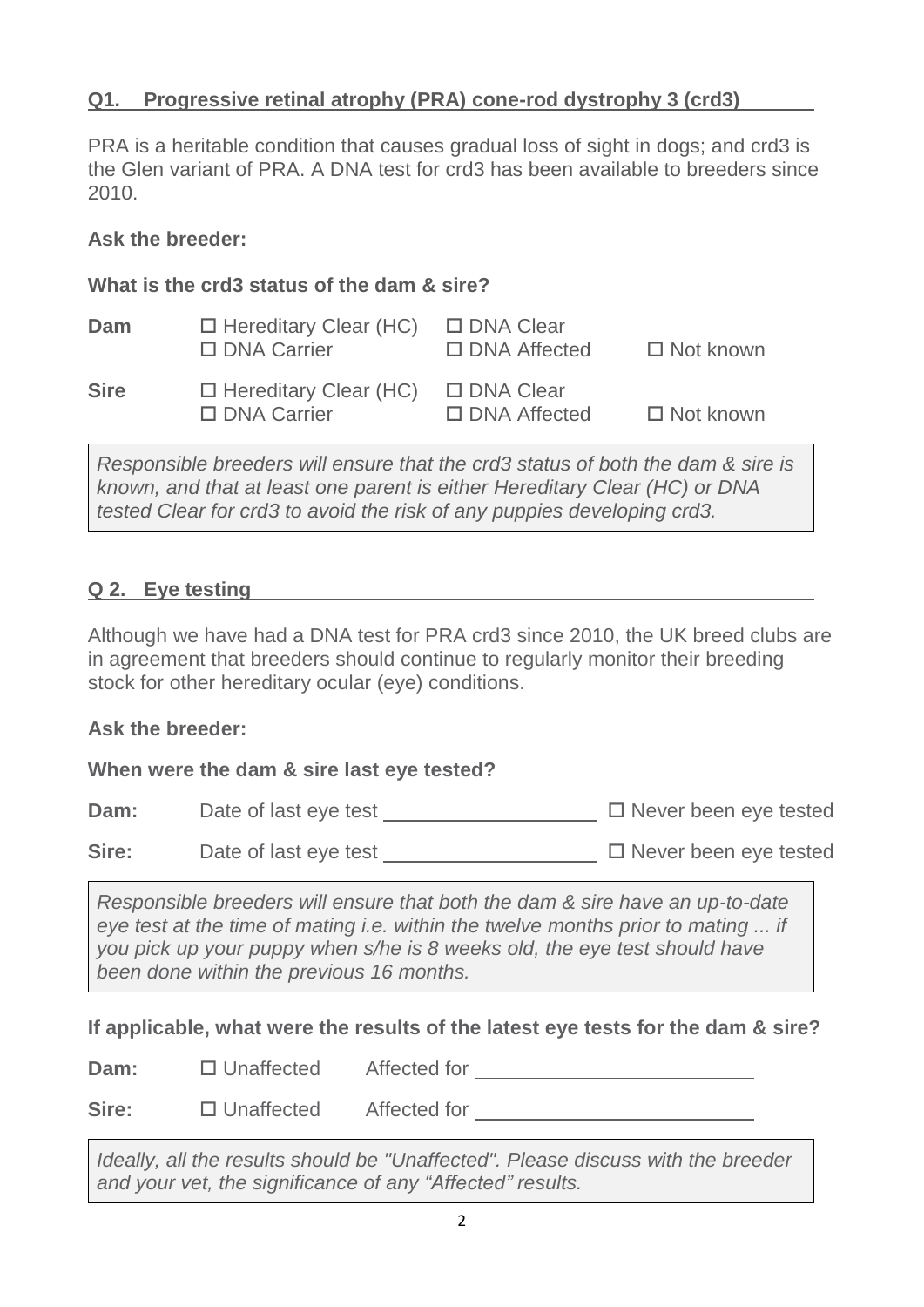### **Q 3. Premature closure of the distal ulna (PCDU)**

Premature closure of the distal ulna (PCDU) … sometimes referred to as angular limb deformity (ALD) … is a complex heritable condition causing abnormal development of one or both front legs. It is a painful condition that ultimately leads to osteoarthritis of the elbow and wrist joints.

The UK breed clubs do not yet have any "good practice" guidelines for breeders ... as only a small number of cases have been reported ... but common-sense principles can be applied to try to minimise the risk of producing more Glens affected with this debilitating condition.

### **Ask the breeder:**

**a. Has either the dam or sire been diagnosed with PCDU / ALD?**

| $\Box$ Yes<br>$\Box$ No |
|-------------------------|
|                         |

Sire: □ No □ Yes

*Responsible breeders would not choose to breed from a PCDU-affected Glen.*

**b. Has either the dam or sire previously produced offspring that have been diagnosed with PCDU / ALD?**

| Dam:  | $\Box$ No | $\Box$ Yes | $\Box$ Don't know |
|-------|-----------|------------|-------------------|
| Sire: | $\Box$ No | $\Box$ Yes | $\Box$ Don't know |

*If "Yes", it would be "good practice" for the Glen to have been X-rayed and elbow scored before being bred from again … to rule out any joint abnormalities and/or signs of osteoarthritis.*

*The Kennel Club (KC) & British Veterinary Association (BVA) recommendation is to only breed from dogs with an elbow score of 0 (zero).*

**c. Does either the dam or sire have a sibling that has been diagnosed with PCDU / ALD?**

| Dam:  | $\Box$ No | $\Box$ Yes | $\Box$ Don't know |
|-------|-----------|------------|-------------------|
| Sire: | $\Box$ No | $\Box$ Yes | $\Box$ Don't know |

*If "Yes", it would be "good practice" for the Glen to have been X-rayed and elbow scored before being bred from … to rule out any joint abnormalities and/or signs of osteoarthritis.*

*The Kennel Club (KC) & British Veterinary Association (BVA) recommendation is to only breed from dogs with an elbow score of 0 (zero).*